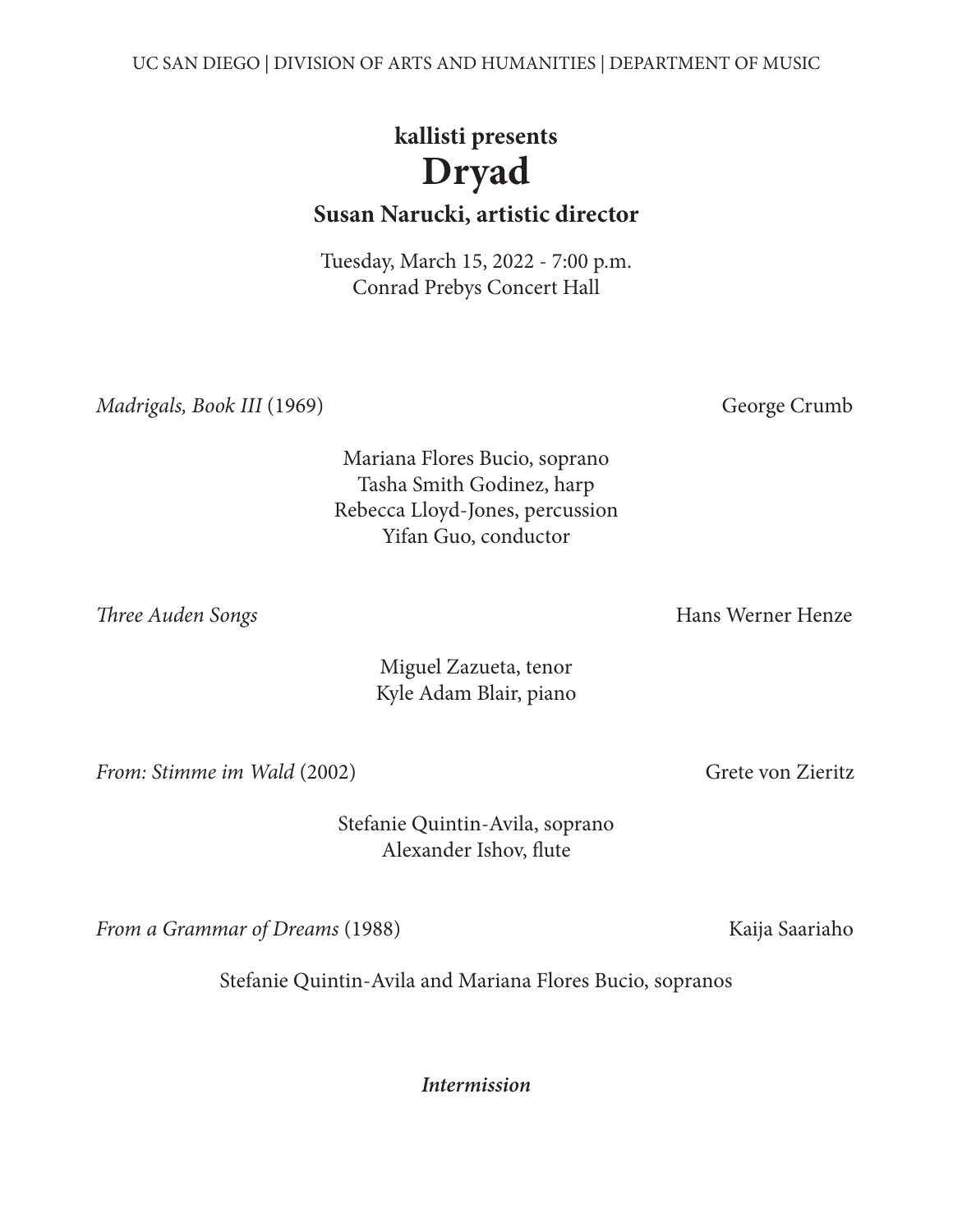*Dryad* (World Premiere - 2022) Alex Taylor

 *I. Oread II. Moonrise III. To H.D. IV. Ortus V. Flute Song VI. Garden VII. Wild Rose VIII. April IX. We Two*

## Stefanie Quintin-Avila and Mariana Flores Bucio, sopranos Miguel Zazueta, tenor Yifan Guo, conductor

Kyle Adam Blair, piano Alexander Ishov, flute Rebecca Lloyd-Jones, percussion Tasha Smith Godinez, harp

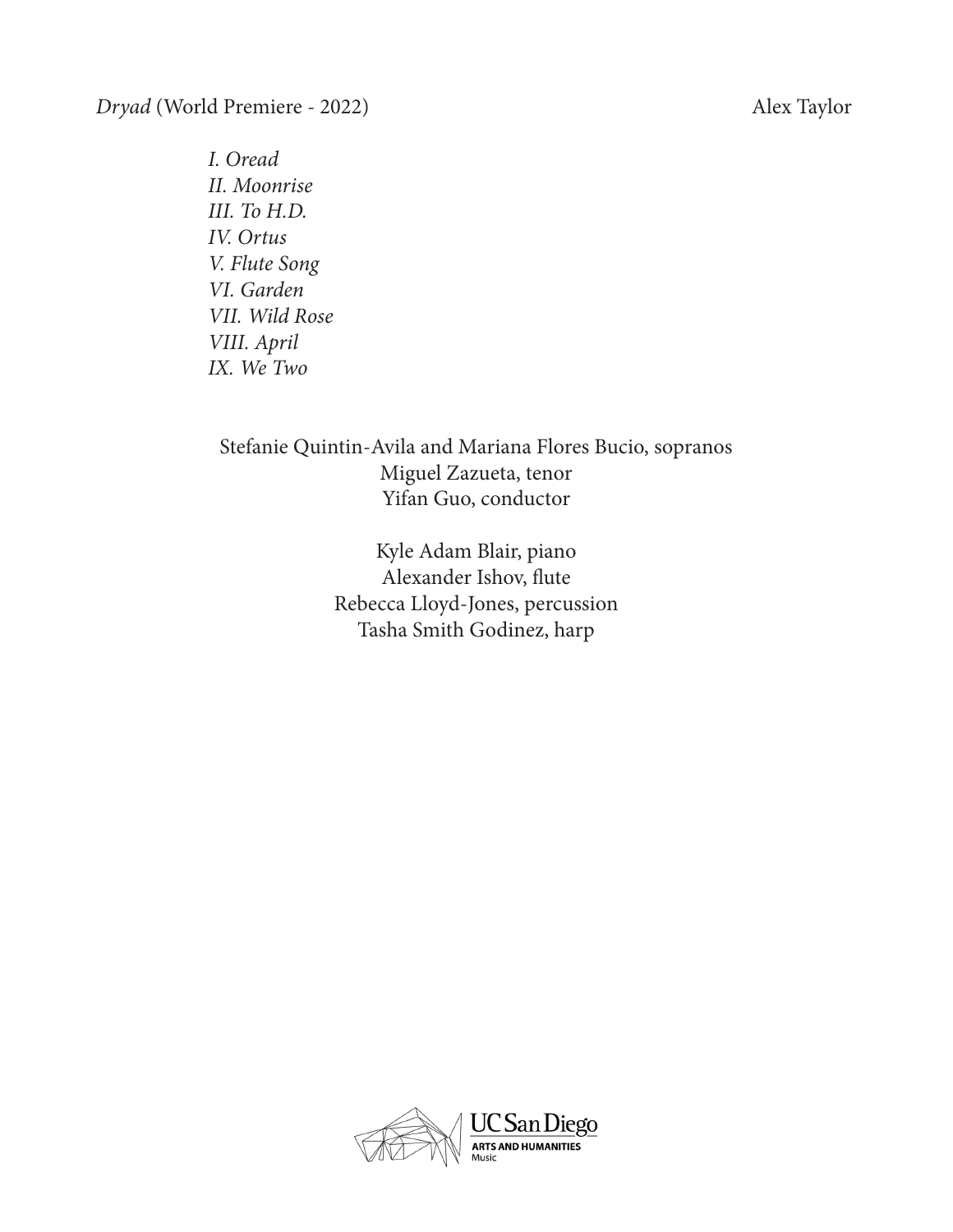#### **About the Program:**

We begin tonight's program with tribute to the late George Crumb, with a performance of *Madrigals, Book III*, written in 1969. The eight-minute work is the third of four in a series; all four books of *Madrigals* are set to texts by Federico Garcia Lorca, a poet who was a significant source of inspiration for Crumb's earlier works of vocal chamber music including the iconic *Ancient Voices of Children*. *Madrigals, Book III* is scored for soprano, harp, and percussion, and consists of three short movements.

The work begins with an invocation, set to an incisive 5/8 dance rhythm; it is followed by a brief episode of aching beauty and stillness, and ends with a fantastical lullaby. Throughout the work, Crumb's exquisite sensitivity to instrumental and vocal color creates a unique sound world, one which is fresh and unexpected, almost a half century after its premiere.

Hans Werne Henze's *Three Auden Songs* (1983) written for tenor and piano, are examples of the composer's remarkable ability to illuminate even the most intricate poetic forms through the prism of the human voice. The set opens with a bittersweet ode to a deceased pet, and is followed by Auden's homage to, and celebration of, the French poet Arthur Rimbaud. The final love song is an intricate portrait of love and betrayal, all tempered by the passage of time. Henze's compositional language is densely chromatic for both voice and piano, yet both the vocal line and surrounding accompaniment are never at odds with one another; rather, they are fused in service of the poetry in distinctive musical forms.

Although Grete von Zieritz (1899-2001) met with critical acclaim during her life, her music has rarely, if ever been heard in the United States. A student of Franz Schreker, she was born in Vienna, Austria, and lived and worked in Berlin. This evening's piece for coloratura soprano and flute, " *Zuruf*" is the first section of "*Stimmen im Walde*", written in 1993. "*Zuruf*" is an exploration of color, timbre, and virtuosity, with a series of repeated modules and recognizable themes that alternate between voice and flute. The composer's compositional palette is conservative, particularly considering developments taking place in Europe in the decade before the turn of this century. However, a close reading of the score, shows the high degree skill she possessed in writing for the flute and for the voice, along with an unerring sense of drama, fueled by spontaneity of expression and an absolute delight in the exploration of extremes - of range, of tempo, and of articulation.

*From a Grammar of Dreams*, written by Finnish composer Kaija Saariaho in 1988, is another exploration of virtuosity, albeit of a quite different sort. Using poetry by Sylvia Plath, the ten-minute, five movement work utilizes extended vocal techniques alongside traditional classical singing to create a kaleidoscope of sound; the two unaccompanied female voices are asked to explore a range of musical and emotional expression that mirrors the intensity of Plath's poetry, creating brief vignettes that convey sensuality, struggles, triumphs, and joy. It is a tour de force.

It has been two years since *kallisti* has been able to present a program for a live audience in the extraordinary setting of the Conrad Prebys Concert Hall, and our program celebrates vocal chamber music of the late 20th century, and of the current moment, with the world premiere of *Dryad*, a new work for voices and ensemble by Alex Taylor, pursuing his DMA in Composition at UC San Diego. We are so pleased to be able to resume what give us so much joy, as we bring new and extraordinary music for voice to life once more.

-Susan Narucki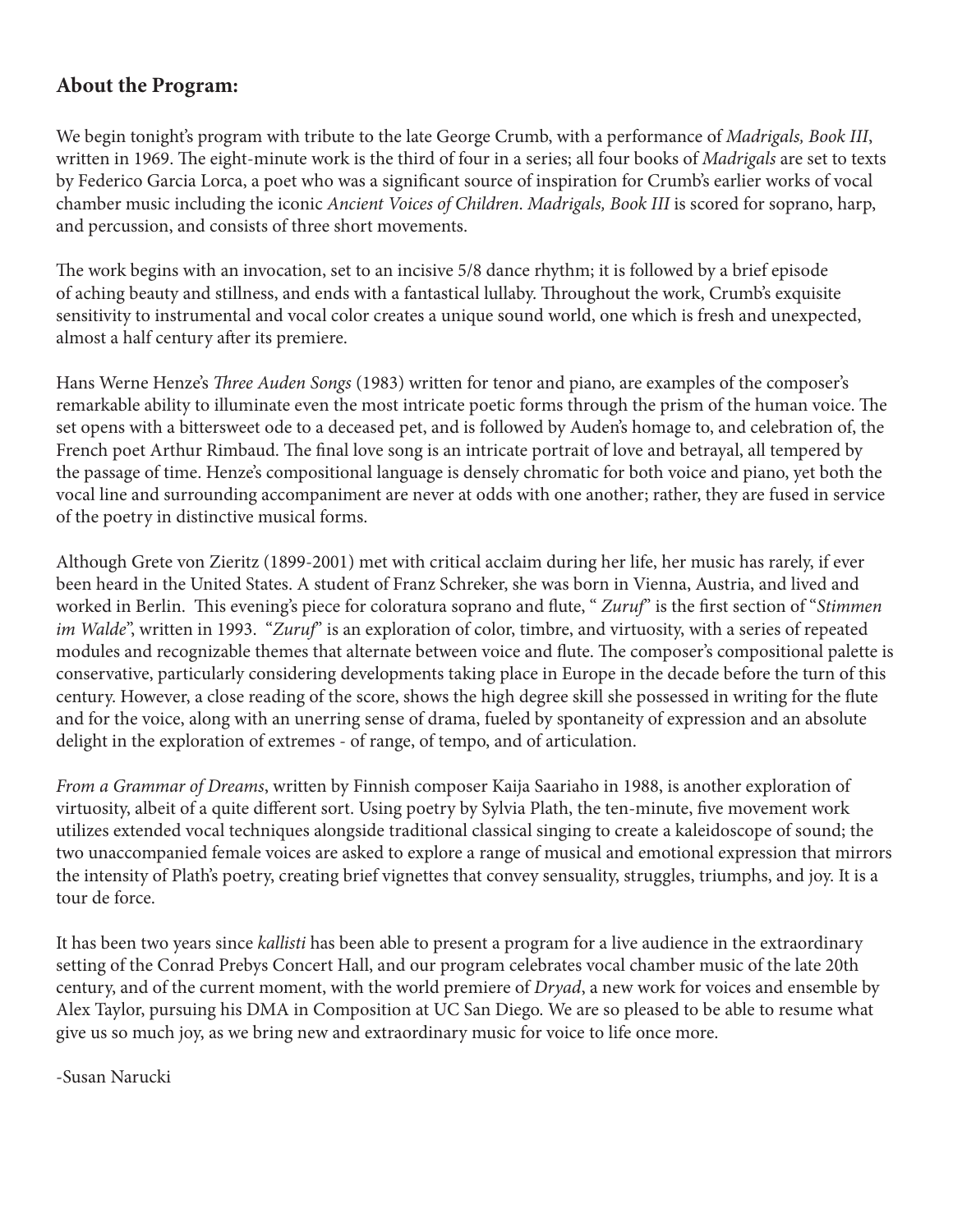### **Composer's Note** *- Dryad:*

*Dryad* is scored for three vocal soloists, flute, harp, percussion, and piano, and has nine movements.

H.D. (Hilda Doolittle) is a hugely important literary and cultural figure whose influence is only now beginning to be appreciated, not only as a poet but also as a queer and feminist icon. *Dryad* combines poems written by, to and about H.D. and her lovers and literary collaborators Ezra Pound, Frances Gregg and Bryher. The cycle imagines a coded poetic dialogue between these literary figures, whose personal and professional lives intersected dramatically in the early decades of the twentieth century. Drawing on Classical Greek literary forms and mythological figures (among which, Narcissus and Echo, Artemis, Orpheus, Pygmalion, Dryads, Maenads), these texts call to one another in supplication, desire, possession, contempt, jealousy, struggle and resilience.

*Dryad* was a name with which other poets referred to H.D. – especially as it appears in the very late Ezra Pound Cantos:

> *Dryad, your eyes are like the clouds over Taishan When some of the rain has fallen And half remains yet to fall Dryad, thy peace is like water*

I am extremely grateful to all involved, but especially to Susan Narucki for commissioning this work and supporting the music of our time, and to Kyle Adam Blair for his special role in bringing the piece to life.

-Alex Taylor

#### **Artist Bios:**



**Alex Taylor (b. 1988)** has been commissioned and performed by prominent artists in his native New Zealand and abroad, including Orchestra Wellington (NZ), Enso Quartet (US), Ensemble U (EE), Ensemble Proton Bern (CH) and the Tanglewood Music Center (US). After studying English Literature and Music, he completed a Masters in Composition with First Class Honours under the supervision of Eve de Castro-Robinson and John Elmsly in 2011, and is currently a PhD student at the University of California, San Diego, studying with Lei Liang. Alex's compositional work often explores interactions between seemingly disparate materials, especially between ideas of the 'canon' and the avant-garde. As well as composing, he is also a multi-instrumentalist, poet, critic and music educator. His violin-piano duo Three Endings is featured on Sarah Watkins and Andrew Beer's 2019 Rattle release 11 Frames.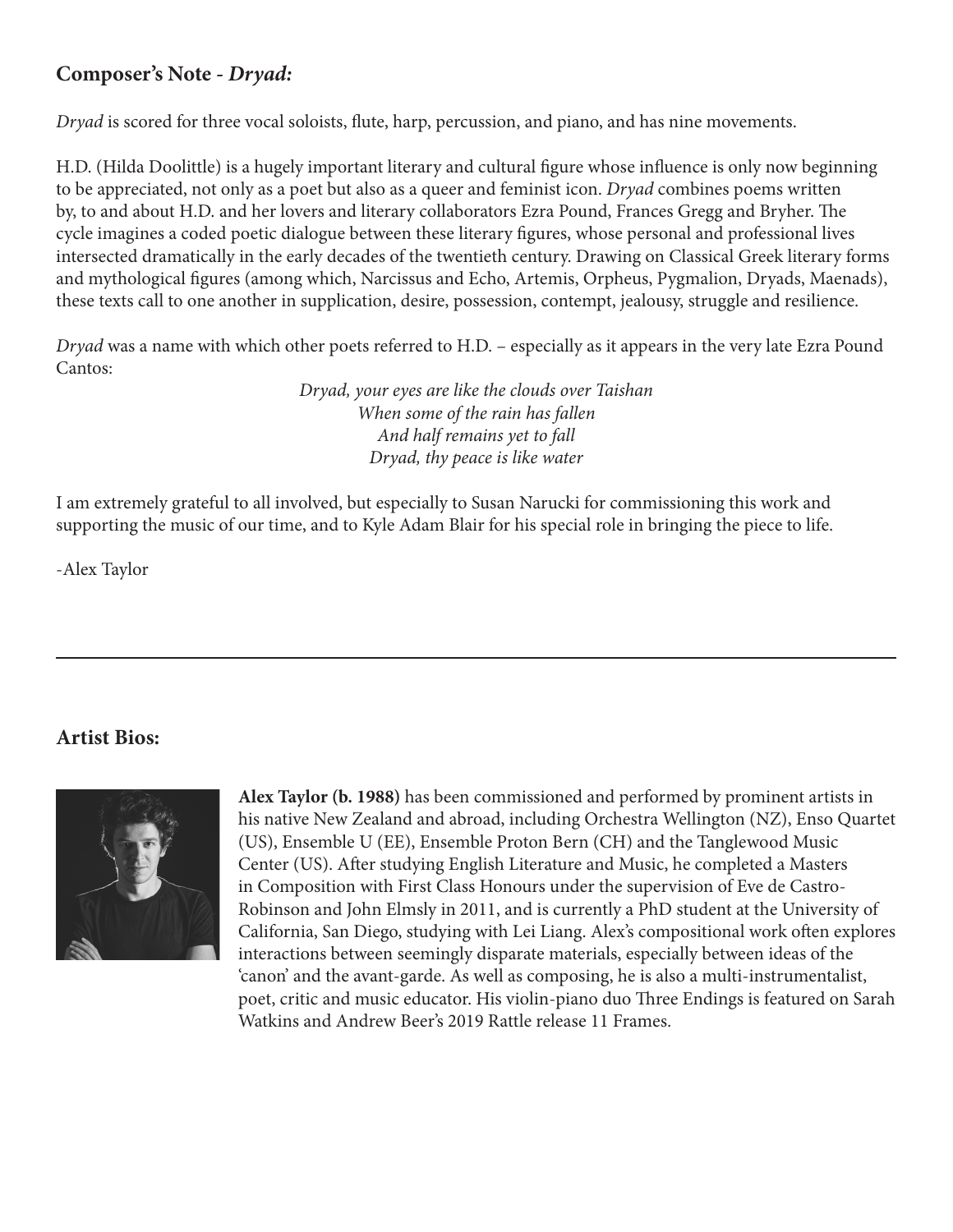

**Soprano Stefanie Quintin-Avila** graduated from the University of the Philippines College of Music with a bachelor's degree in Vocal Pedagogy and Performance (cum laude). She attended the Vielklang Akademie für Alte Musik in Germany and the Modern Academy in Hong Kong; specializing in the performance of early music and contemporary music, respectively. As a soloist, she has performed in various international festivals such as the Asia-Europe New Music Festival (Vietnam), International Arts Festival (Taiwan), soundSCAPE Festival (Italy), International Bamboo Organ Festival (Philippines), and many others. She was featured in concerts with orchestras such as the Singapore Symphony Orchestra, Singapore Lyric Opera Orchestra, Philippine Philharmonic Orchestra, Manila Symphony Orchestra, Hong Kong Bach Choir and Orchestra, and the Asia Traditional Orchestra.

Stefanie is a recipient of the Delphic Lyra Award for Traditional Music at the 3rd International Junior Delphic Games (2007), PGMA Presidential Award for Culture and the Arts (2008), and the Rey Paguio Scholarship (2009-2014). She is a prize winner (Opera-Professional Category) at the 2nd ASEAN Vocal Competition (2018) She is currently pursuing a Master of Arts degree in Contemporary Music Performance at the University of California San Diego, under the tutelage of Prof. Susan Narucki.



**Mariana Flores Bucio** is a Mexican singer and actress who specializes in the performance of Opera and Mexican Vernacular Music. She has studied and collaborated with artists such as Wilfrido Terrazas, Carmina Escobar, as well as artistic groups like the Orquesta of Baja California, Teatro en el Incendio, 9Spiral Project and the Italo-American Institute of International Cooperation. She has performed leading roles in classical and contemporary operas, in addition to performing on important stages as a vernacular Mexican music singer. She obtained her Bachelor degree in Music at the Autonomous University of Baja California, and she is currently pursuing the DMA degree in Music Performance at UC San Diego under the tutelage of soprano Susan Narucki.



**Tenor Miguel Zazueta** is an interdisciplinary voice artist from Tijuana, México. He is currently pursuing his DMA degree in music performance at UC San Diego. Miguel earned his Bachelor degree in Music at the Autonomous University of Baja California, Ensenada. He is the founder and director of Radical: Vocal Ensemble, an artistic group focused in the interpretation of new music and interdisciplinary vocal art. In 2020, Miguel was awarded one of five Community Connections Fellowships from the Arts and Community Engagement Initiative for his project "Voices for Playas de Tijuana". The projects goal is to create a dialog between the artistic group Radical: Vocal Ensemble and the Committee of Citizen Security of Playas de Tijuana in order to develop an artistic product that helps this community to reach their goal of making Playas de Tijuana a safe place to live.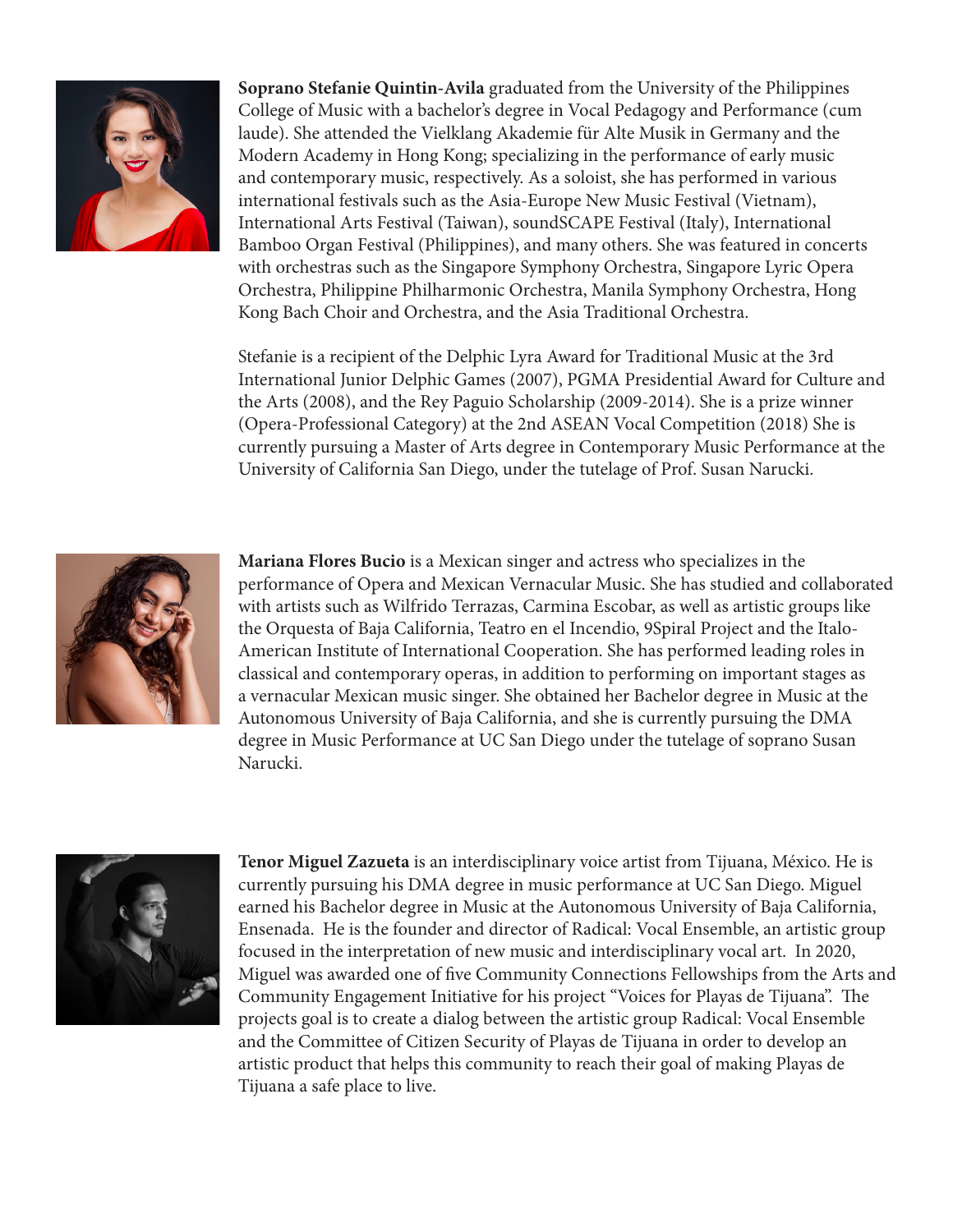

Lyricism, complexity, and dissonance characterize the musical interests of pianist **Kyle Adam Blair**. His artistic focuses include the creation of new musical works in collaboration with living composers, as well as the American art music repertory post-1900, particularly the music of Stuart Saunders Smith, Elliott Carter, George Crumb, and Charles Ives.

Blair's curiosities regarding text and theatre spark frequent collaborations with singers, actors, and dancers. Most recently, he has worked closely with Grammy-winning soprano Susan Narucki as the vocal coach and pianist for kallisti, and as repetiteur for operatic premieres of Lei Liang's Inheritance and Stephen Lewis's Noon at Dusk. Blair also currently serves as singing coach and lecturer in UC San Diego's Department of Theatre and Dance.

Blair can be heard on New World Records and Edgetone Records. He received his D.M.A. in Contemporary Music Performance in 2018 from the University of California, San Diego, under the mentorship of Aleck Karis.



**Alexander Ishov** is a flutist, music educator, and researcher currently pursuing a Doctorate in Contemporary Music Performance at UC San Diego. New music performances include the Ojai Music Festival, SoundSCAPE, June at Buffalo, and Renga ensemble.

Alexander is deeply interested in the intersection between human-centric interface design, accessible and inclusive pedagogy, and electronics. His research explores the communicative function of design within the music studio. He recently released his first chamber music album, "Crippled Symmetry: Live in La Jolla," a recording of Morton Feldman's evening-length minimalist work for flute/bass flute, vibraphone/glockenspiel, and piano/celeste, featuring Ashley Zhang and Michael Jones.

Alexander holds degrees from UC San Diego, the Eastman School of Music, and Interlochen Arts Academy. Primary flute mentors include Wilfrido Terrazas, Bonita Boyd, Anne Lindblom Harrow, Nancy Stagnitta, Dr. Kristen Stoner, and Christine Alicot. Alexander is a Miyazawa Emerging Artist.



Australian-born percussionist **Rebecca Lloyd-Jones** has performed professionally across Asia, Europe, North American, and Oceania, presenting at several focus days for the Percussive Arts Society International Convention and attended the Roots and Rhizomes program at the Banff Centre for Arts and Creativity, Canada. Rebecca has presented at the Transplanted Roots Research Symposium and was a guest artist at the VI Semana Internacional de Improvisación 2019 in Ensenada, Mexico.

Rebecca graduated from the Victorian College of the Arts and is an alumnus of the Higher Degree Research Department at Queensland Conservatorium. Rebecca is currently a doctoral candidate at University of California San Diego under the tutelage of Steven Schick.